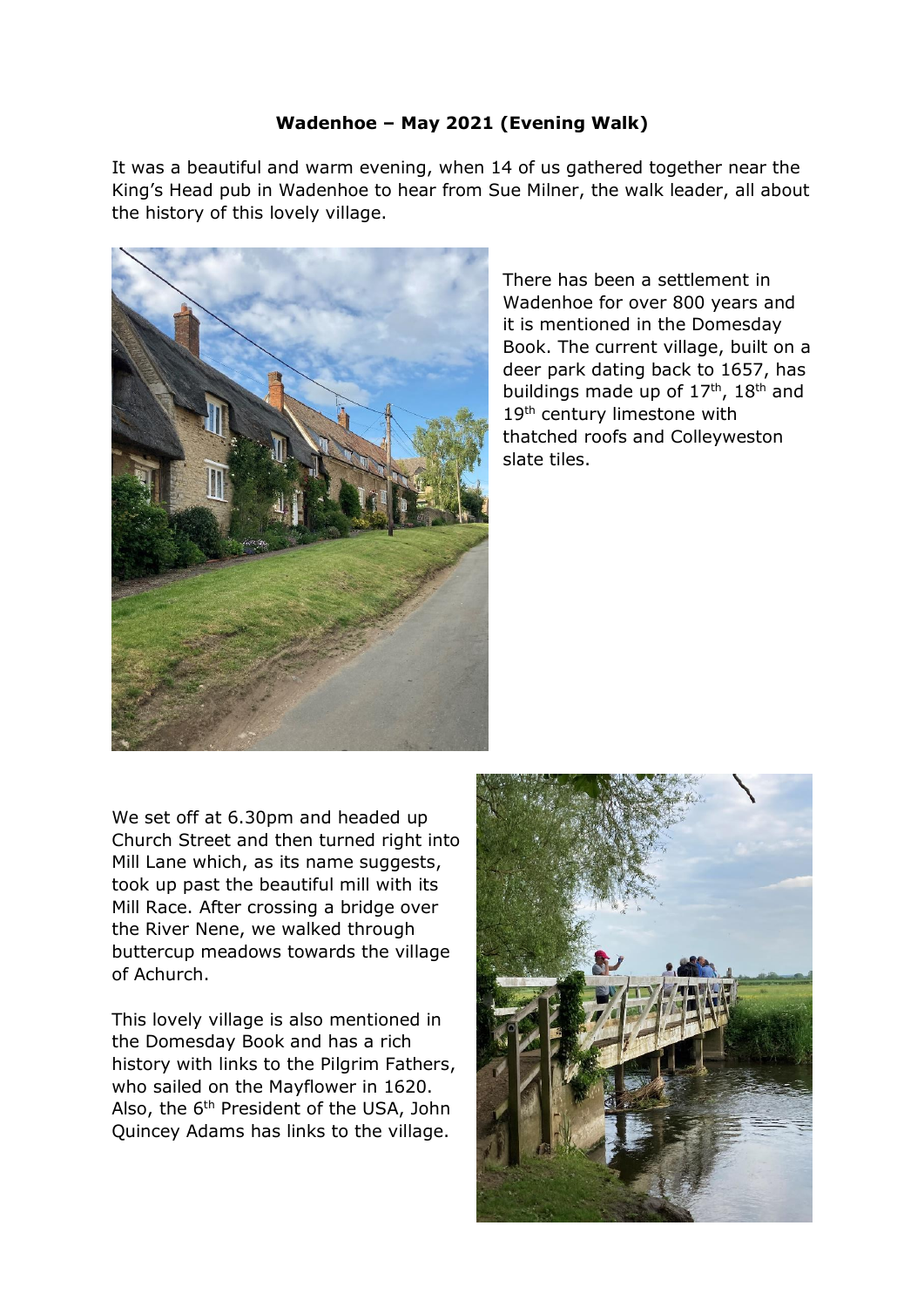We walked through the grounds of St John the Baptist Church and out past the lychgate. A little while later we turned into a lovely shady wood and followed the path through to the road near Lilford. We followed the road for a little way and over another bridge across the River Nene, and then climbed over a rather difficult, leaning stile before walking through a field of sheep and lambs.



Half way across the field, we stopped to view Lilford Hall, which is a Grade I listed Jacobean stately home that has 100 rooms. During WWII it served a nurses quarters for the American Air Force Hospital in the park. It was put up for sale in 2020 for £10 million.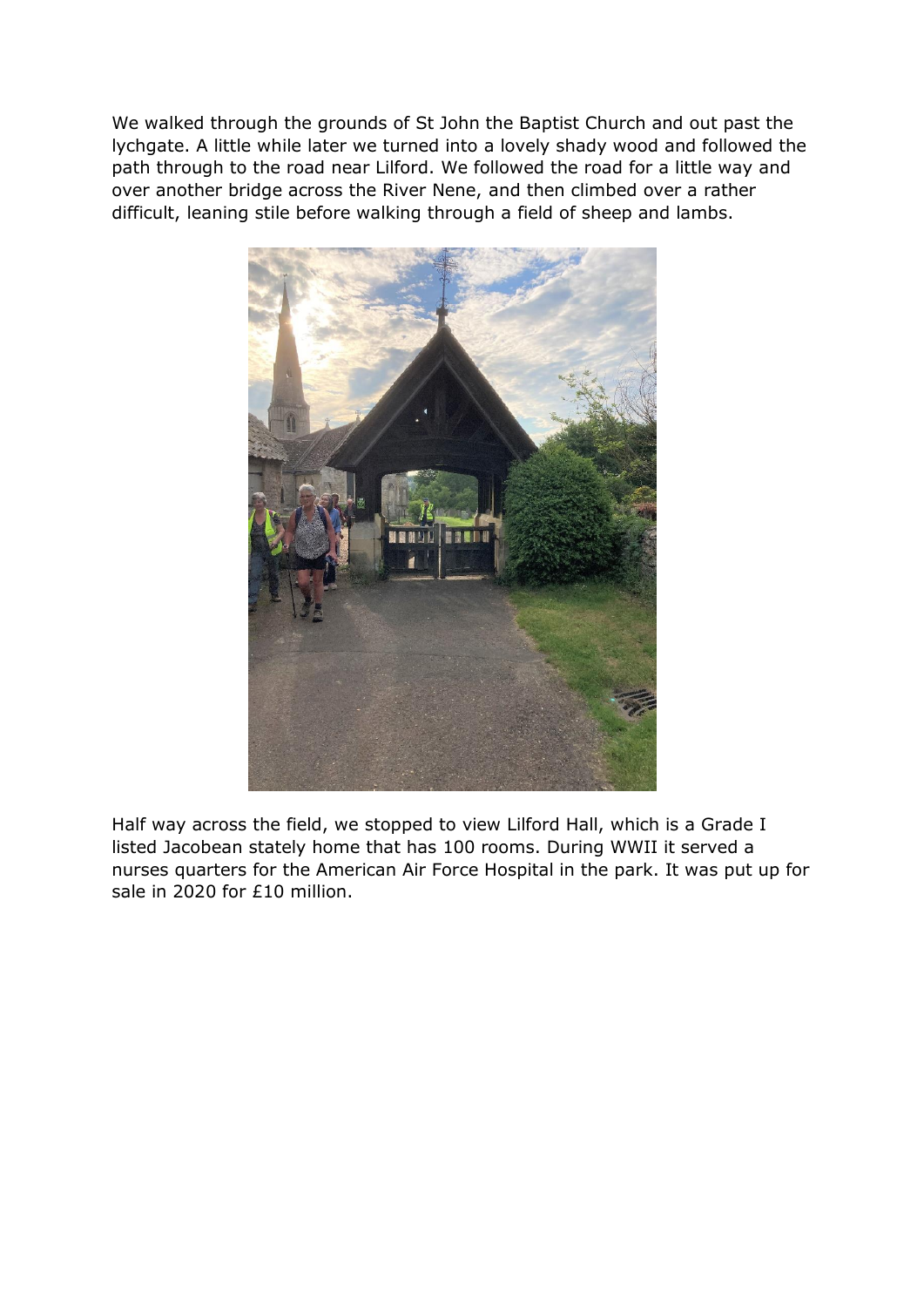

We then carried on towards the Old Rectory, which was formerly the seat of the Tresham family, and All Saints Church in Pilton where we stopped for our group photo. It is a beautiful old building with lovely gardens.



After walking through Pilton village, we crossed the main road and walked along the lane back to Wadenhoe. As we entered the village we stopped to look inside the ancient Dovecote where, nearly 200 years ago, this circular stone building would have housed around 650 pigeons and their squabs (young birds) in its